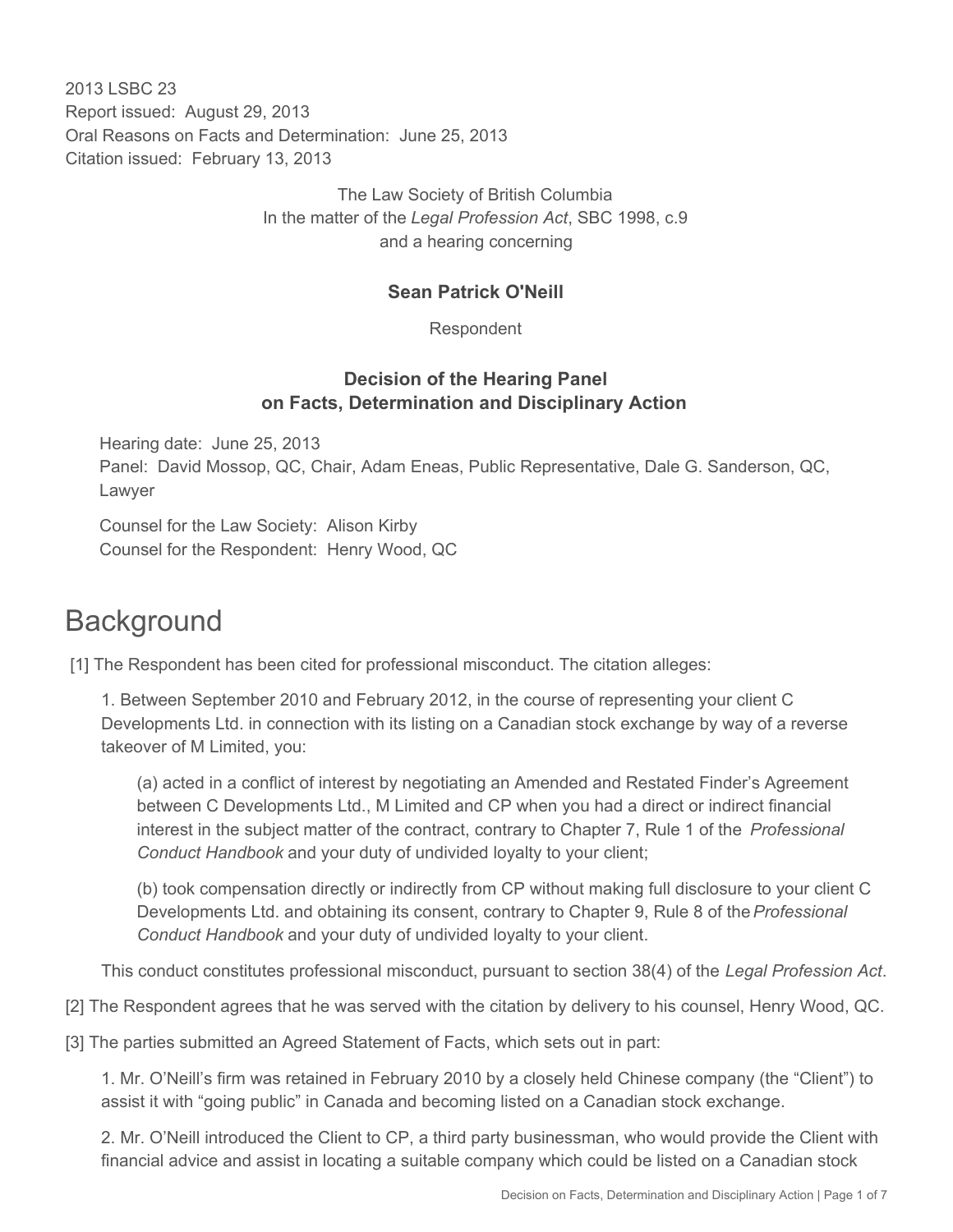exchange. In February 2010, CP introduced the client to M Limited, a capital pool company listed on the TSX Venture Exchange.

3. In February 2010, Mr. O'Neill prepared a Finder's Agreement for CP which was amended in May 2010. It was a tri-party Agreement between the Client, CP and M Limited which provided in part, that CP would be paid a finder's fee of \$103,049.40 payable in shares in the new company based on a value of \$0.05 per share.

4. In the fall of 2010 CP told Mr. O'Neill he was contemplating a gift to Mr. O'Neill of some of the shares he would receive as compensation for Mr. O'Neill's hard work.

5. In September, Mr. O'Neill prepared a draft "Services Agreement" providing that 420,610 shares of the new company (20 per cent of CP's shares) would be transferred to Mr. O'Neill's wife in exchange for her financial advice and services. This agreement was never executed or shown to anyone. Mr. O'Neill acknowledges that he contemplated the shares being transferred into his wife's name for tax purposes, i.e. "income sharing". We did not understand that his wife would actually provide advice or services.

6. On November 1, 2011, the previous tri-party Finder's Agreement was again amended. CP was to receive a finder's fee of \$206,098.80 payable by \$72,134.58 in cash and the issuance of 1,339,642 shares.

7. About Christmas, CP again told Mr. O'Neill that he was contemplating transferring to Mr. O'Neill some of the shares he would receive. Mr. O'Neill did not inform the Client that he might receive some share from CP.

8. On February 1, 2012, the transaction closed. On February 7, 2012, CP told Mr. O'Neill he would transfer 20 per cent of his shares in the new company to Mr. O'Neill. Mr. O'Neill asked CP to transfer them to his wife for income tax purposes. On February 13, 2012, 273,382 shares of the new company, C Corp., formally M Limited, were transferred to Mr. O'Neill's wife. Mr. O'Neill did not inform the Client.

9. During the trading period from February 1, 2012 to September 7, 2012, only 15,200 shares of C Corp. were traded at an average weighted price of \$0.12 per share. The total paper face value of the shares traded was \$27,338.

10. On March 9, 2012, Mr. O'Neill's law firm made a complaint to the Law Society. Mr. O'Neill was later dismissed from his law firm.

11. On October 12, 2012, Mr. O'Neill's wife transferred the shares back to CP.

[4] The Respondent admits the allegations contained in the citation and that such conduct constitutes professional misconduct.

#### **HAS THE RESPONDENT BEEN GUILTY OF PROFESSIONAL MISCONDUCT?**

[5] The Panel concludes that he has.

[6] The onus is on the Law Society to prove on a balance of probabilities that the Respondent has been guilty of professional misconduct (*Law Society of BC v. Schauble*, 2009 LSBC 11). The test for professional misconduct is "whether the facts as made out disclose a marked departure from that conduct the Law Society expects of its members; if so, it is professional misconduct." (*Law Society of BC v. Martin*, 2005 LSBC 16 at para. 171, *Re: Lawyer 12*, 2011 LSBC 35 at para. 7.)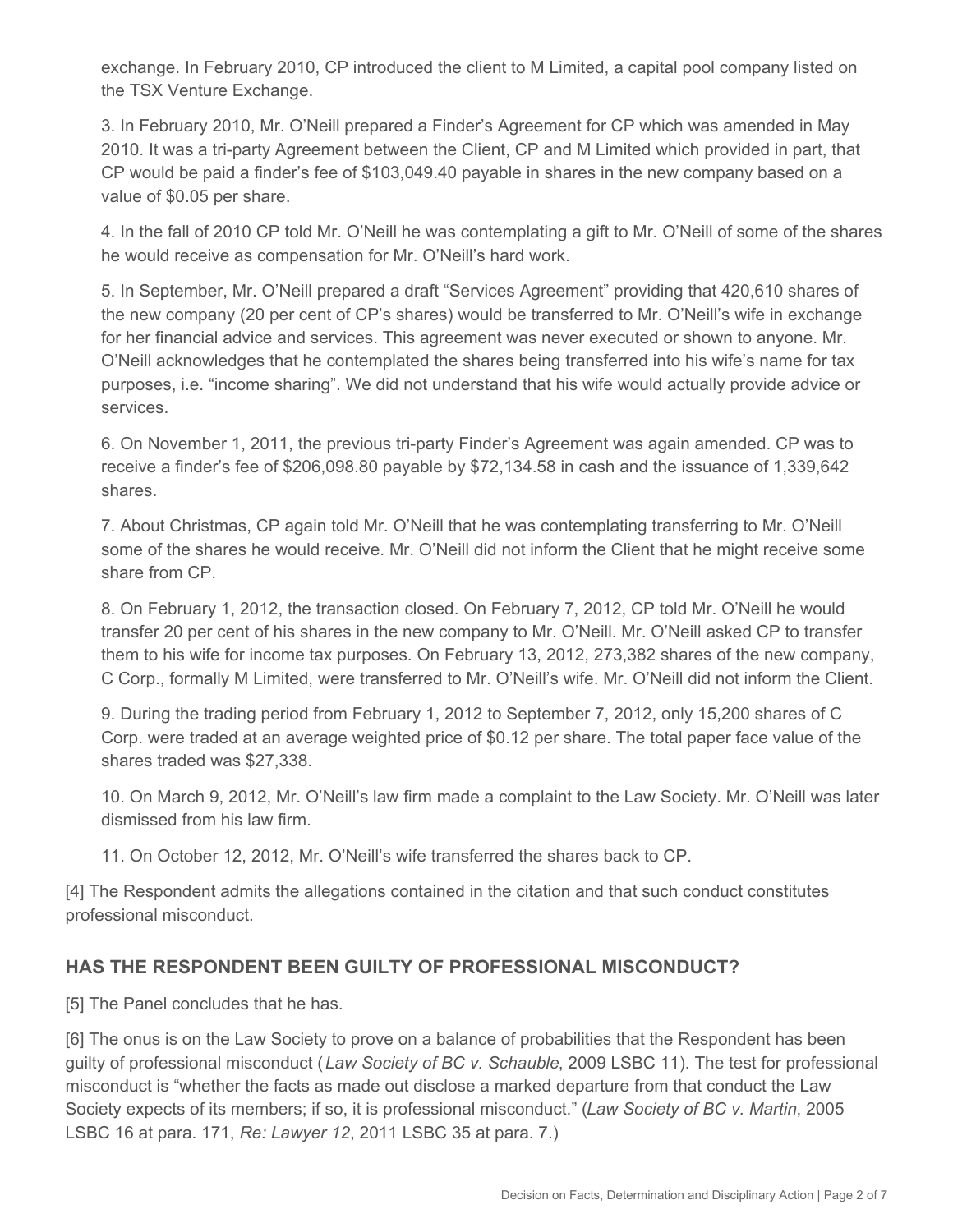[7] Counsel for the Law Society submits that there are two bases for considering whether the Respondent has committed professional misconduct.

[8] The first is the Respondent was in a conflict of interest in acting for the Client while at the same time agreeing to accept and accepting shares from CP.

[9] It is not disputed by the Respondent that, in British Columbia, there has been a long-standing recognition of the duty to avoid conflicts of interest. It is reflected in the case law and in Chapter 1, Canon 3(2) and Chapters 6 and 7 of the *Professional Conduct Handbook*. Chapter 7, Rule 1 of the *Professional Conduct Handbook* provides:

Except as otherwise permitted by the Handbook, a lawyer must not perform any legal services for a client if:

(a) the lawyer has a direct or indirect financial interest in the subject matter of the legal services, or

(b) anyone, including a relative, partner, employer, employee, business associate or friend of the lawyer, has a direct or indirect financial interest that would reasonably be expected to affect the lawyer's professional judgement.

[10] As stated by Mr. Justice Binnie in *Strother v. 3464920 Canada Inc.*, 2007 SCC 24 at para. 1:

A fundamental duty of a lawyer is to act in the best interest of his or her client to the exclusion of all other adverse interests, except those duly disclosed by the lawyer and willingly accepted by the client.

[11] In the present case, the Respondent provided legal services to his client when he had a financial interest, not only in ensuring the transaction closed but also in the number of shares being transferred by the client to CP, because he stood to personally benefit by receiving 20 per cent of those shares on closing.

[12] The second basis advanced by the Law Society to support a conclusion of professional misconduct was the failure of the Respondent to fully disclose to the Client that any other fee was being charged or accepted, contrary to Chapter 9, Rule 7 of the *Professional Conduct Handbook*.

[13] Chapter 9, Rule 8 of the *Professional Conduct Handbook* further provides:

A lawyer must take no fee, reward, costs, commission, interest, rebate, agency or forwarding allowance or other compensation whatsoever related to the lawyer's professional employment from anyone other than the client or the person who is paying part or all of the lawyer's fee on behalf of the client, without full disclosure to and consent of the client or that other person.

[14] As stated by Gavin MacKenzie in his text; *Lawyers & Ethics: Professional Responsibility and Discipline* at page 25-15:

Thus no fee, reward, costs, commission, interest, rebate, agency or forwarding allowance or other compensation whatsoever related to the professional employment may be taken by the lawyer from anyone other than the client without full disclosure to and consent of the client …

[15] The Panel concludes that the Respondent has breached Chapter 7, Rule 1 of the *Code of Professional Conduct* and Chapter 9, Rule 8 of the *Code of Professional Conduct*. The Panel concludes that the Respondent's conduct was a marked departure from that conduct that the Law Society expects from its members. Accordingly, the Panel concludes that the Respondent has committed professional misconduct.

[16] We conclude that there should be a finding of one act of professional misconduct. Although there were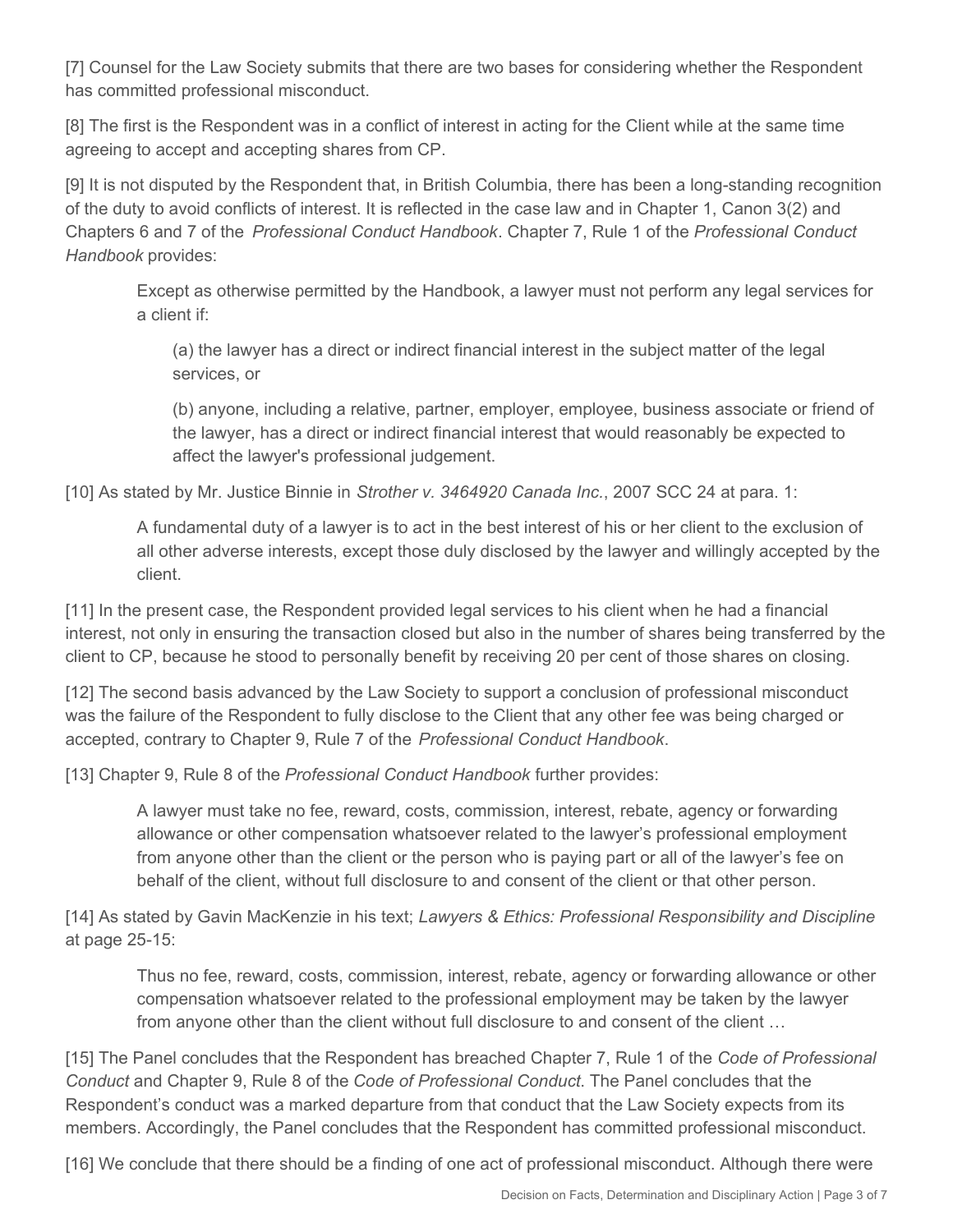two breaches of the *Code of Professional Conduct*, they arise out of the same transaction namely, accepting shares without disclosure to his Client. As stated by Law Society counsel in her written submissions:

4. The Law Society submits that in this case the Respondent committed an act (taking of shares) which gave rise to a breach of two distinct rules of professional responsibility (failure to avoid conflict of interest and prohibition against taking hidden fees) but amounts to one finding of professional misconduct.

13. In this case, as recommended in the *McGuire* decision, the allegation is organized so that the Respondent's action with respect to this client matter says that he broke professional responsibility principle A (failed to avoid conflict of interest) and B (hidden fees). There is however only a single allegation and it is to be treated as a single instance of misconduct subject to discipline.

We conclude therefore that one finding of professional misconduct is appropriate. This approach was agreeable to both the Law Society and the Respondent.

# Disciplinary Action

[17] The parties have agreed that the appropriate range of disciplinary action would be that the Respondent pay:

(a) costs of \$4,124, payable by October 31, 2013; and

(b) a fine of \$3,000 to \$5,000 payable by October 31, 2013.

[18] The purposes of disciplinary proceedings are set out in *Law Society of BC v. Hill*, 2011 LSBC 16 at para. 3:

It is neither our function nor our purpose to punish anyone. The primary object of proceedings such as these is to discharge the Law Society's statutory obligation, set out in section 3 of the *Legal Profession Act*, to uphold and protect the public interest in the administration of justice. Our task is to decide upon a sanction or sanctions that, in our opinion, is best calculated to protect the public, maintain high professional standards and preserve public confidence in the legal profession.

[19] In *Law Society of BC v. Ogilvie*, [1999] LSBC 17, the Panel detailed the following non-exhaustive list of factors to consider when imposing a penalty:

- (a) the nature and gravity of the conduct proven;
- (b) the age and experience of the respondent;
- (c) the previous character of the respondent, including details of prior discipline;
- (d) the impact upon the victim;
- (e) the advantage gained, or to be gained, by the respondent;

(f) the number of times the offending conduct occurred;

(g) whether the respondent has acknowledged the misconduct and taken steps to disclose and redress the wrong and the presence or absence of other mitigating circumstances;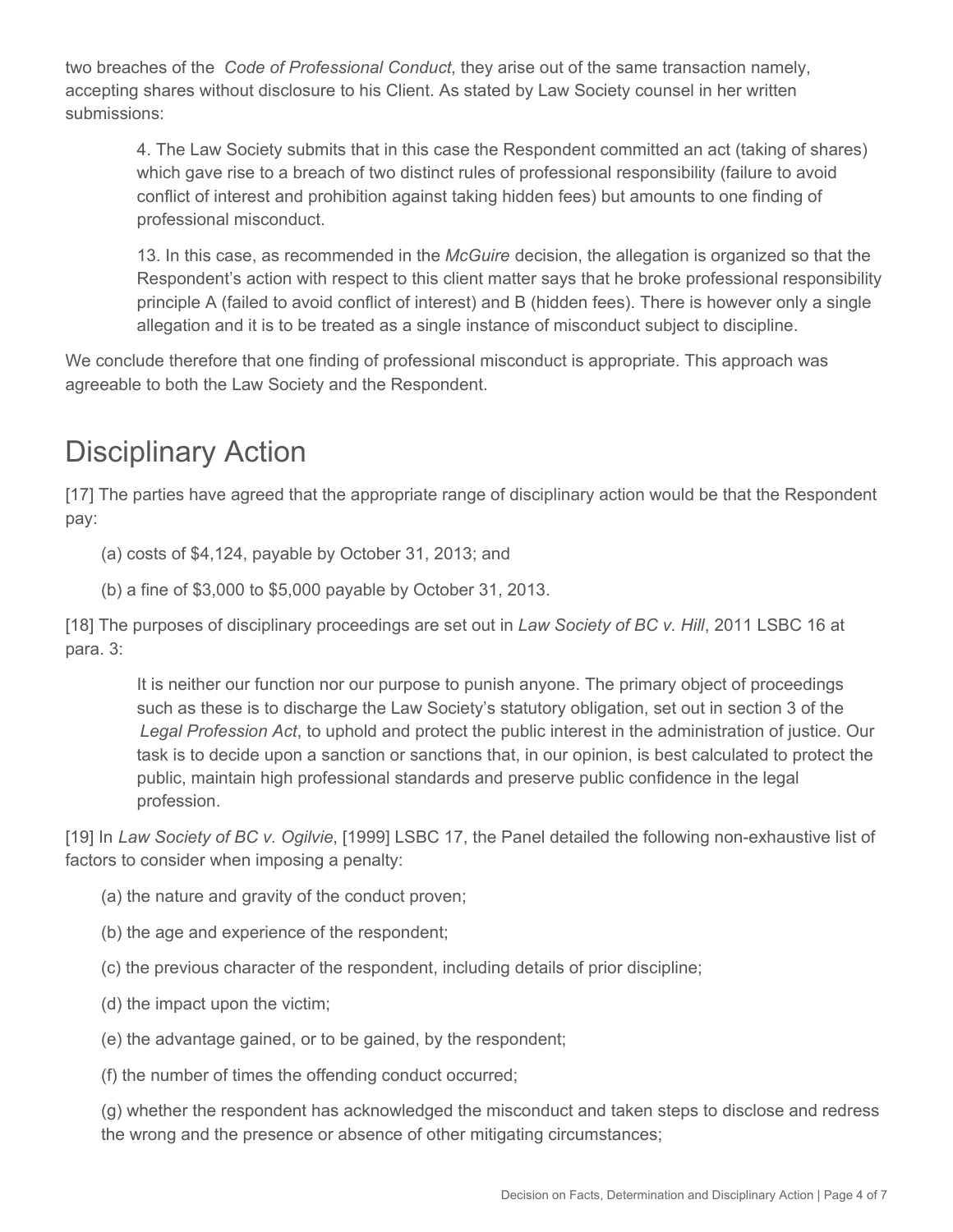(h) the possibility of remediating or rehabilitating the respondent;

(i) the impact on the respondent of criminal or other sanctions or penalties;

(j) the impact of the proposed penalty on the respondent;

(k) the need for specific and general deterrence;

(l) the need to ensure the public's confidence in the integrity of the profession; and,

(m) the range of penalties imposed in similar cases.

[20] The Panel has considered these factors and concludes as follows:

(a) The nature and gravity of the conduct is serious. The Respondent has committed professional misconduct. The duty to avoid conflicts and the duty of candour are components of the duty of undivided loyalty that every lawyer owes to his client. Those duties are essential to the administration of justice and the public confidence in the integrity of the legal system ( *R. v. Neil*, 2002 SCC 70).

(b) The Respondent is now 44 years old. He had approximately seven years' experience at the time these events occurred. That was sufficient time and experience for him to understand and recognize that his actions were wrong.

(c) There is no evidence or suggestion of the Respondent being of bad character. There was one prior disciplinary sanction.

It occurred as a result of the law firm's investigation into this matter. The law firm discovered that the Respondent had billed a different client directly for travel disbursements he had incurred on behalf of that client. This was contrary to the law firm's policy. On February 16, 2012, the Respondent met with the firm's management to discuss his conduct relating to this citation. On February 17, 2012 while reviewing the Services Agreement on his office computer he came across the invoice on this other unrelated file. He deleted it to avoid further confrontation with the firm over non-compliance with the firm's policies. He said that he believed he had done nothing wrong or detrimental to the firm in invoicing in this manner. It is accepted that the invoice was for legitimate expenditures incurred on behalf of that client.

On February 28, 2013, a Conduct Review Subcommittee conducted a conduct review relating to this invoicing matter. The Subcommittee concluded that his conduct was inappropriate as it called into question the Respondent's integrity. The Subcommittee recommended to the Discipline Committee that they accept the report as appropriate disciplinary action and take no further action.

(d) There was no evidence or suggestion that the Respondent's conduct had any negative impact on the victim.

(e) The Respondent stood to gain by the transfer of the shares to his wife. The paper value of those shares was approximately \$27,000. However, the Respondent testified that he thought the shares would be of little or no real value. He did, however, accept them, probably in the hope they might be worth something. Ultimately, he did not gain anything.

(f) The Respondent testified that this was the first and only time he engaged in this type of conduct and the Panel accepts his evidence in that regard.

(g) The Respondent acknowledged his misconduct, assisted the Law Society with the investigation, apologized and expressed his sincere regret for what he had done. Again, the Panel accepts his evidence in this regard.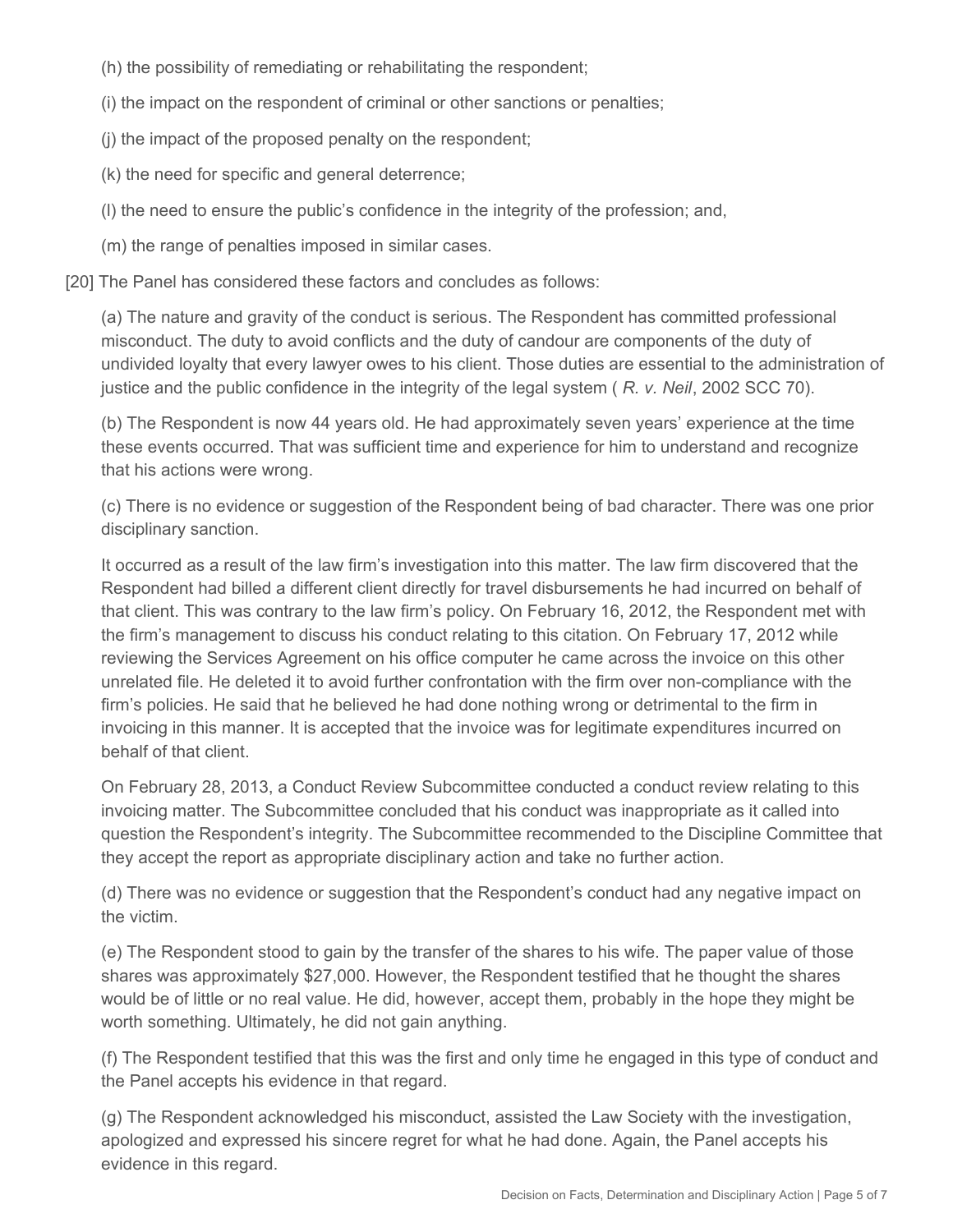(h) The Panel accepts the Respondent's evidence and his counsel's submission that the Respondent had learned from his conduct and these proceedings. He says he will be more thoughtful and careful in the future. The Panel also accepts that evidence.

(i) We do not foresee any criminal or other sanctions or penalty being imposed on the Respondent, apart from the penalty imposed by this Panel.

(j) The Respondent and his counsel both said that the Respondent will suffer from the adverse publicity this will bring to the Respondent. His counsel submitted that, as we live in a "Google World", anyone who googles the Respondent will learn of these proceedings and he will carry that stigma with him forever.

We do recognize that possibility exists and that the Respondent may suffer somewhat from it in the future. However, we do not believe that is a significant factor for consideration. When lawyers have misconducted themselves, the adverse publicity that comes with that must be accepted by the lawyer. That is true for all lawyers and is not unique to this case. It should not, in our view, be a factor which should be considered to reduce the penalty that the Panel believes is otherwise appropriate.

All lawyers will face this potential embarrassment if they are disciplined for misconduct, and we believe that to reduce an otherwise appropriate penalty because of potential public knowledge of it would be wrong in principle. It could mean that all penalties should be reduced because of the adverse publicity about the lawyer. We do not believe that is a correct principle to follow.

(k) The impact of the proposed penalty, apart from the adverse publicity, was not addressed by the Respondent. We assume, therefore, that the penalty range agreed to would not be too burdensome for the Respondent.

(l) We are satisfied that the disciplinary action we impose will meet the need for specific and general deterrence. We do not think the Respondent will again engage in such conduct. We also believe that the disciplinary action is sufficient to discourage other lawyers in general from similar conduct.

(m) We conclude that the proposed disciplinary action will ensure the public's confidence in the integrity of the profession. The disciplinary action is proportional to the conduct of the Respondent when the Panel considers the mitigating factors described above. The disciplinary action is sufficient in our opinion to satisfy any public concern that the Law Society takes its role in protecting the public interest in the administration of justice seriously and that it appropriately disciplines its members if they step out of bounds.

(n) There were not many previous cases dealing with the taking of hidden fees. Cases that were helpful and dealt with conflict of interest imposed penalties ranging from a fine of \$2,000 to a two-month suspension.

[21] In addition to considering all of these factors, we have also considered the fact that the Respondent was dismissed by the Firm and the importance of the fact that the range of penalties proposed have been agreed to by both Law Society and the Respondent. We also recognize the importance of the Respondent admitting the professional misconduct for the purpose of this hearing.

[22] This Hearing Panel has decided to include a reprimand in the disciplinary action. We have done this even though the parties have agreed to a specific range of a fine and costs. We do this because we feel it is in the public interest to show a general deterrent in conflict of interest matters.